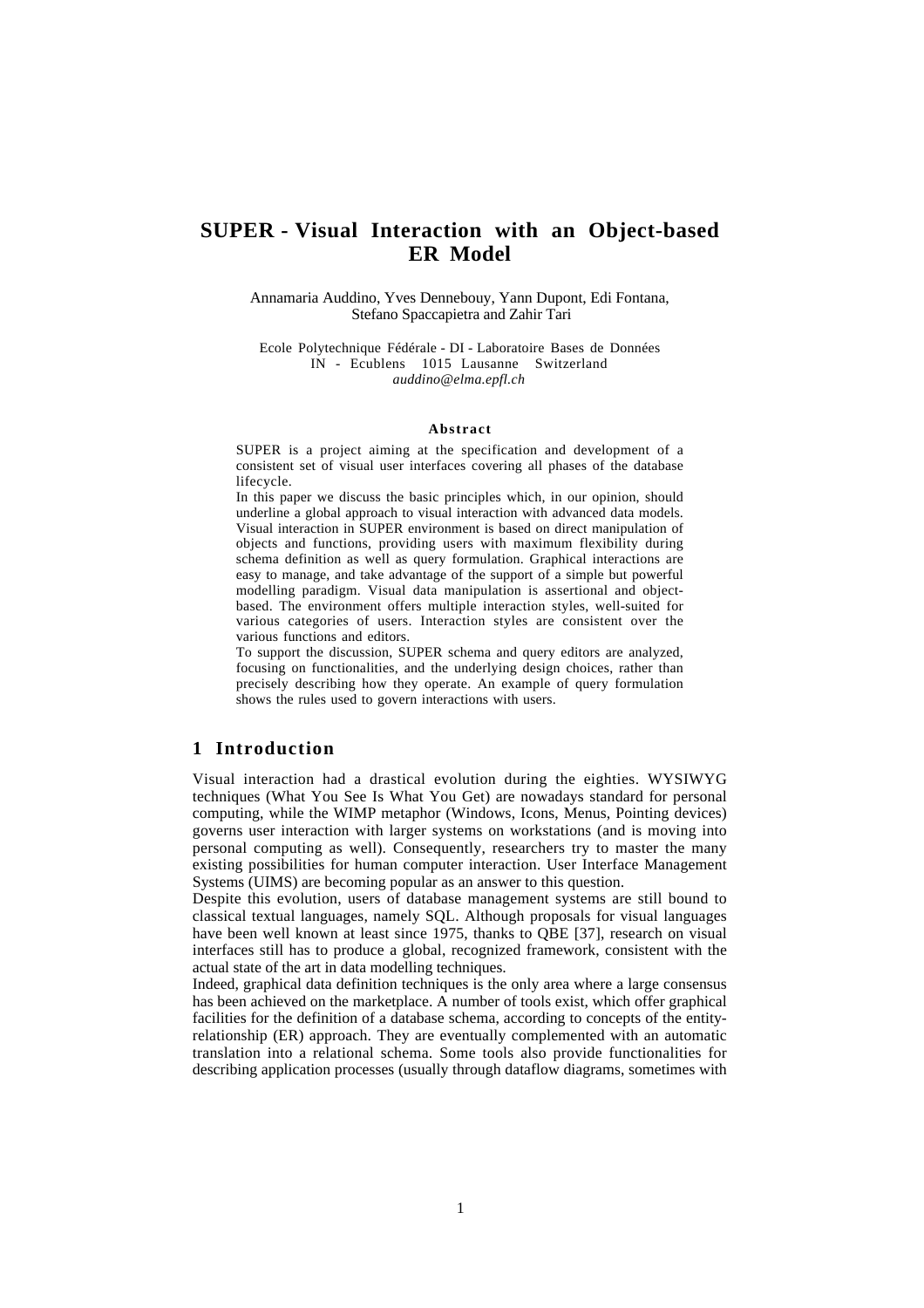Petri nets) and consistency checks. As far as we know, no commercial tool proposes a graphical manipulation language.

Several prototypes providing graphical DBMS interfaces have also been developed. Some of them only support graphical data definition: [8], [2]. DDEW [26] extends the definition process to all phases of database design, providing an integrated environment from user requirements to physical design. Some other tools provide both schema definition and visual querying facilities: ISIS [13], SNAP [6], [28], Pasta-3 [18, 19].

A few prototypes support visual data browsing, rather than query formulation: [21], ZOO [27], OdeView [1]. Finally, some prototypes only provide an aid for query formulation, to relieve users from constraints of textual syntax: [20], for instance, uses syntax graphs to guide users through the formulation of a relational query. Outside the scope of this presentation are toolkits for the design of graphical DBMS interfaces, like FaceKit [17], which belong to research in UIMS.

Existing prototypes can be classified according to the underlying data model (the following list of prototypes is not meant to be exhaustive):

| • Entity-Relationship model: | $[8]$ , [35], [36], [10], [21], [28], [26], [7], [14], [18], |
|------------------------------|--------------------------------------------------------------|
|                              | $[9]$ . $[19]$ :                                             |
| • Object-Oriented model:     | $[11]$ , $[27]$ , $[24]$ , $[17]$ , $[1]$ ;                  |
| • Semantic Data model:       | $[16]$ , $[13]$ , $[6]$ , $[2]$ ;                            |
| • Relational model:          | $[37]$ , $[15]$ , $[20]$ , $[23]$ , $[29]$ .                 |

The SUPER project is based on ERC+, an object-based extension of the entityrelationship model designed to support complex objects and object identity [33]. The goal of this project is to produce an integrated CASE tool (whose underlying model is ERC+) supporting interactions during all the life cycle of a database. To that extent, we first built a graphical definition and manipulation interface, providing users with a consistent approach to both functionalities. A data manipulation and a data browsing tool will deal with updates and navigation at the occurrences level.

Moreover, a view definition tool will allow users to build views over an existing schema. Conversely, a view integration tool will allow to build an integrated schema from a set of user views. This last tool will be the kernel of a future database design tool, covering, as in DDEW, the various phases in this activity. At this purpose, some others tools are planned for schema normalization, restructuring and evolution.

This global approach will provide the user with the same interaction paradigms all along his/her dialogs with the different components of the DBMS, during both design and operation on the database. Moreover, ERC+ modelling provides the user of a database with the same objects as the real world of interest to him/her.

It should be clear that the main concern of SUPER is to design clear, clean, easy, precise and uniform user interaction methods. SUPER may be used as a front-end to a relational or an object-oriented DBMS. It is not our aim to develop it as a selfcontained complete DBMS.

The next section discusses the basic principles governing the design of DBMS user interfaces, and shows which choices have been made in SUPER. Section 3 briefly recalls the characteristics of the ERC+ approach, which will be used in the sequel to illustrate the functionalities of the graphical interface. Section 4 presents the main characteristics of the data definition interface (the schema editor), while section 5 gives an overview of how users can define queries on the database. Finally, the conclusion summarizes the main features of the project and presents future and ongoing extensions.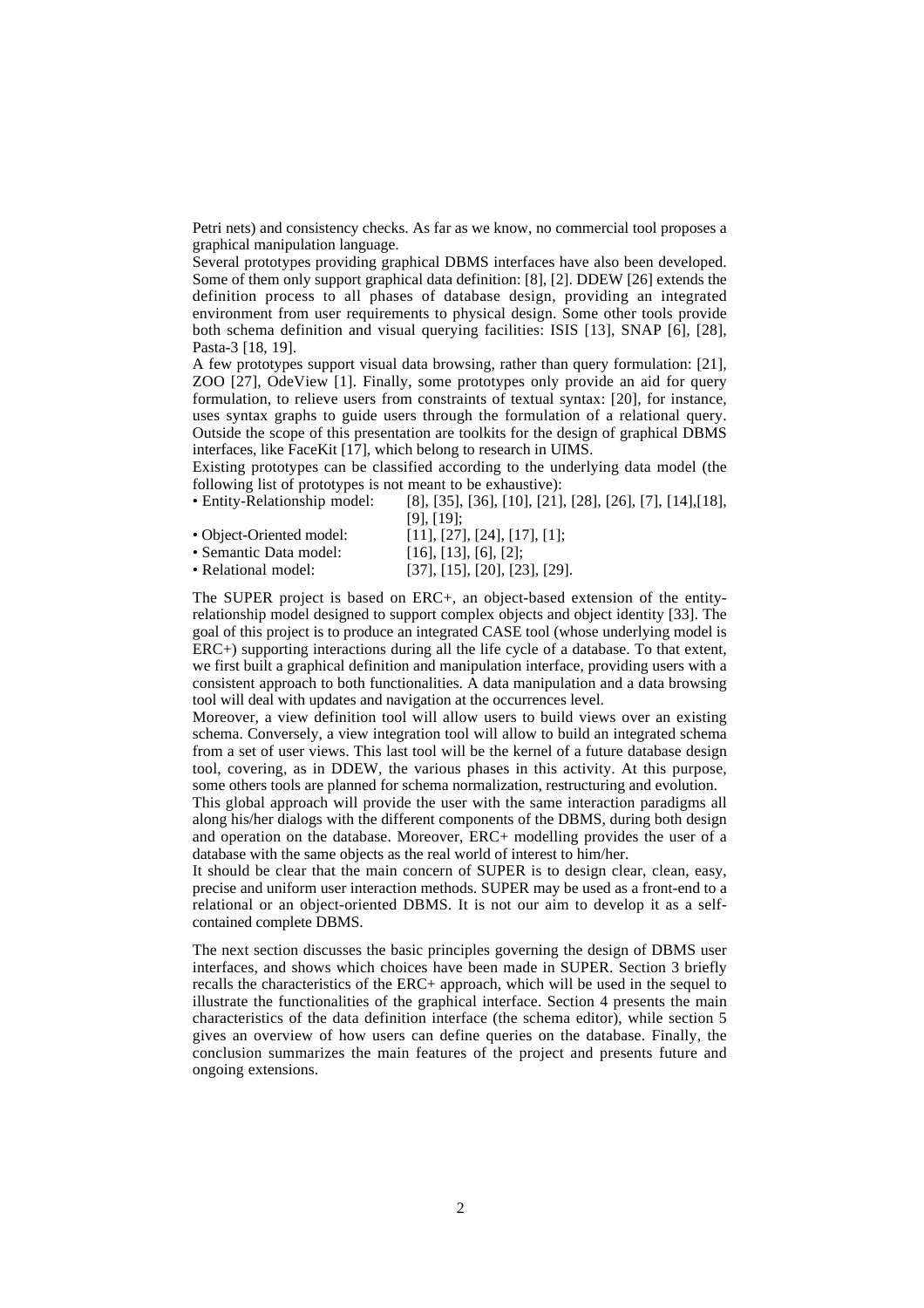## **2 Guidelines for SUPER Interfaces**

In the last decade, the need for user-friendly interfaces to large systems (including DBMSs), has generated numerous contributions to the topic. The field has grown mature enough to stress the importance of sound principles for the design of good interfaces (see [31], for instance). This section discusses some aspects we felt are of major concern for visual DBMS interfaces.

#### **2.1 Direct Manipulation**

The first goal in visual interfaces is to avoid the use of complex command languages. Some graphical conventions should be adopted, to make visible on the screen both the objects being manipulated and the functions used to manipulate them. Users may interact with the system through direct click and point specifications. This paradigm is known as *direct manipulation* [30] and it is a de facto standard for graphical, bitmapped workstations provided with a multiwindowing system and a mouse.

The advantages of this approach are: first, users may permanently see the information they work on (for instance, the schema diagram). Secondly, users immediately see the impact of their actions through the visual representation. Finally, users can perform physical actions (like selecting and dragging an object) to modify the graphical representation, or activate dedicated functions (through menus, labelled buttons, dialog boxes and so on) to manipulate available application objects. A direct manipulation interface is easy to learn for novice users, easy to remember for occasional users (with knowledge of the domain of use) and rapid enough for expert users.

#### **2.2 Unconstrained User Behavior**

A second important goal is to provide users with freedom from having to follow a predefined pattern in their interaction with the system. Whenever actions are not atomic, the users should be allowed to start some action and move to another one without having completed the first one. Moreover, they should not be compelled to perform a set of actions in a predefined sequence.

Some of the existing prototypes do not adhere to this principle. For instance, the schema editor described in [8] forces users to complete a consistent specification of objects at creation time (e.g. entities with at least one attribute). Many graphical query languages (as the one described in [10] and QBD [7]) impose some fixed sequencing of steps, at least for building the query subschema and for its restructuring. Other interfaces do not explicitly state what are the built-in constraints. Only some less demanding interfaces allow users to leave definition of objects incomplete, as in Schemadesign [28] or in SNAP [6]. Pasta-3 supports a high degree of flexibility in user interactions.

SUPER fully supports unconstrained user behavior, both for schema editing and for query formulation. Each tool is responsible for checking user actions, ensuring the desired level of consistency among the actions.

#### **2.3 Well-Suited Graphical Representations**

There is no general agreement about what should be a good graphical representation for displaying schema diagrams, queries or data resulting from query evaluation.

Icons seem to be one of the most appealing visual representations. IBS [12] uses icons for representing object types. In SDMS [15] and SICON [14] icons are appropriately placed in a spatial framework, to browse data in an easy way.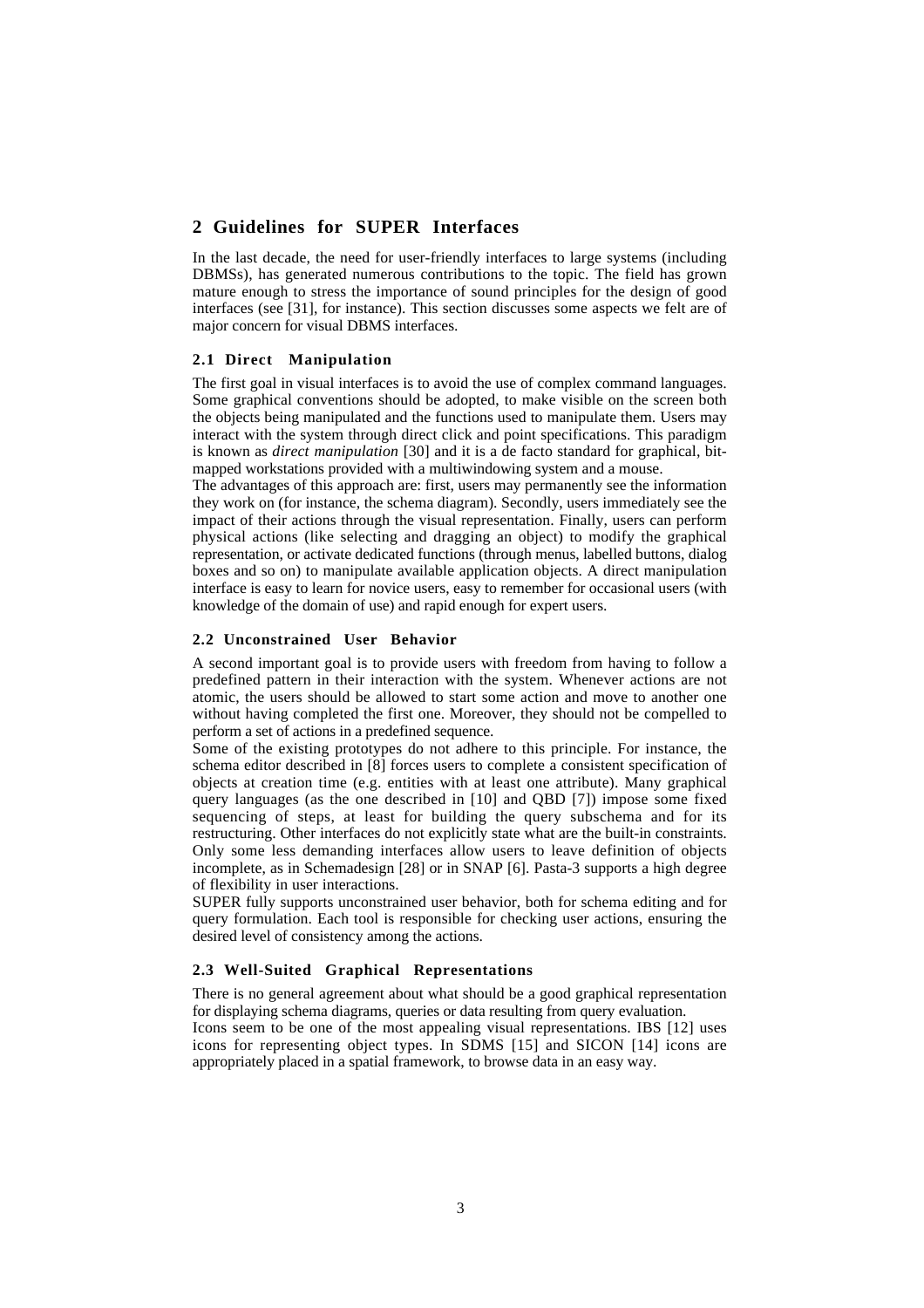Databases with a large number of object types require the users to memorize a large number of iconsand their manipulation can confuse users [31]. Moreover, when coping with many icons, their design is not an easy task. The result may be that an icon is meaningful for its designer, but not for users. Consequently, iconic languages may require as much, or even more, learning time than a textual representation.

Most of the existing prototypes based on semantic models (ER, SDM or IFO) use graphs to represent the conceptual schema of a database. However, they use different formalisms for schema diagrams. For instance, Pasta-3 [19] characterizes the type of nodes by a different character style (plain for entities, bold for relationships), instead of using different graphic symbols. Schemadesign uses the same graphical notation for multivalued attributes as for relationships, which can be rather misleading for users. In ZOO [27] knowledge is represented by a graph of icons, where edges are associated to either classes or objects and arcs represent the relationships between items. Again, users are confronted with the problem of distinguishing items through a large number of different icons.

Some prototypes use colors or patterns to display objects. For instance, GUIDE [35] represents with different colors partial queries embedded in a complex query. DDEW [26] uses different colors and patterns to express links cardinality. ISIS [13] associates to each class an unique fill pattern; this pattern can be used in an attribute definition to express its value class (i.e. a reference), with eventually a white border if the attribute is multivalued. However, the use of patterns is a little clumsy and not immediate for the user. As for icons, the automatic generation of patterns may cause problems when the number of classes becomes too large.

We took simplicity and minimality as guidelines. SUPER keeps the basic ER symbols: rectangles for entity types, diamond boxes for relationship types. Attributes are simply displayed as names attached to the parent object by a line (different line drawings are used according to cardinalities). Generalizations are shown with usual arrows. These symbols are well understood by users.

#### **2.4 Multiple User Profiles**

Human-computer interfaces should take into account the existence of several categories of users [31]. Novice or occasional users need basic functionalities accessible through easy to understand graphical displays. For data definition, for instance, these users will build small schemas, picking graphical symbols and putting them together as in a drawing tool. Expert users might favour the definition of a schema via menus and dialog boxes. Moreover, it should be possible to create a schema definition from a textual file imported from some other tool: in this case, the graphical approach is of no use.

To support diverse interaction styles, SUPER provides two modes of operation for schema definition, each mode having its associated window. The graphical mode is based on direct manipulation, while in the alphanumeric mode schema objects are defined through dialog boxes. There is no notion of "mode switch", as both modes are active in parallel: users may freely go from one to the other, any time during the interaction. When the graphical window is used, dialog boxes are prompted with default information, which users may change, if needed. If objects are defined in the alphanumeric mode, a corresponding diagram is automatically generated. Therefore, the two modes are equivalent, the schema editor keeping them synchronized: all visible representations of the same object are automatically updated when users modify its definition. These two representations are different ways to show the overall schema (i.e. they can both be used to display all available information). They are not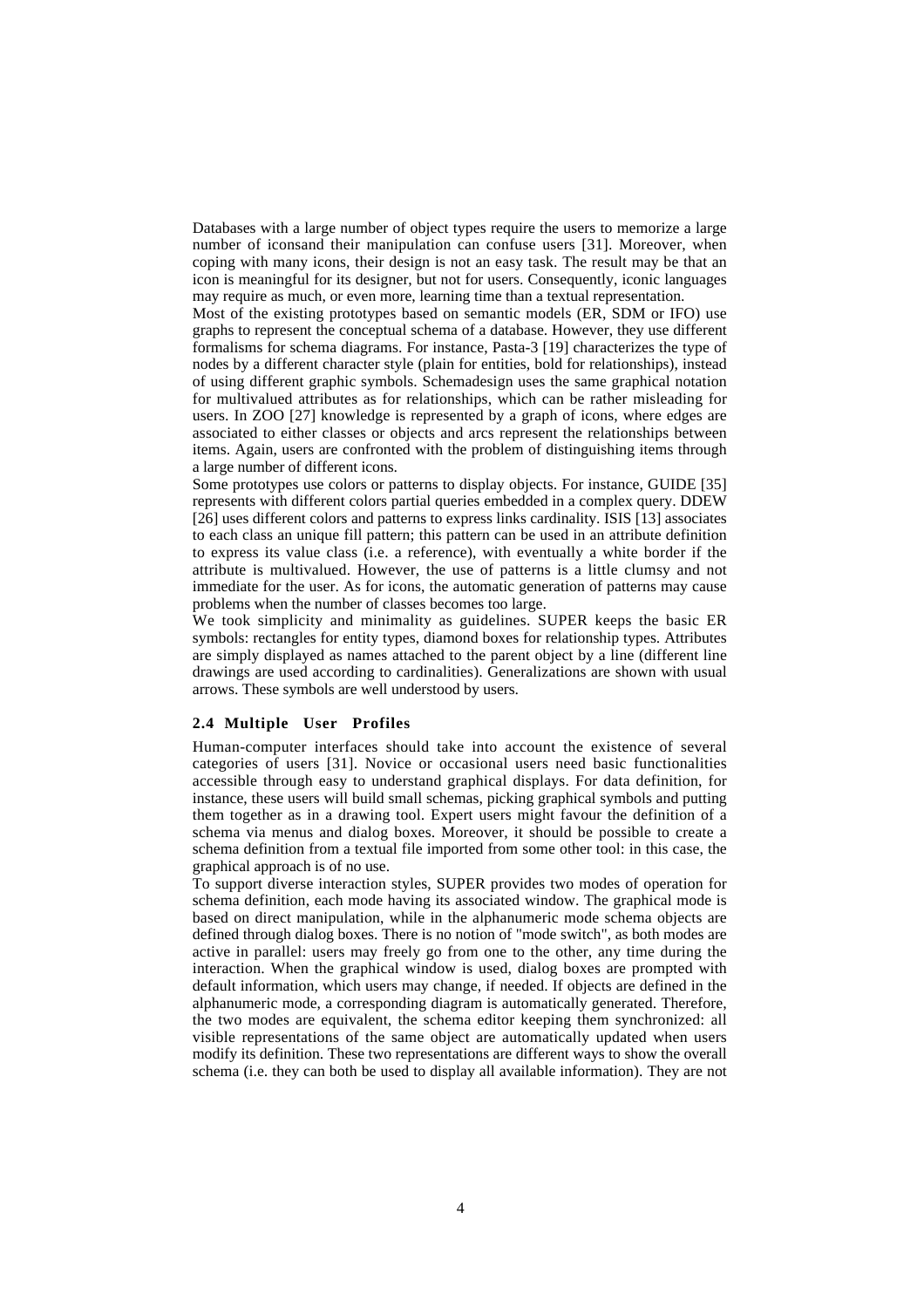complementary representations of different aspects of the schema.

Some of the existing DBMS interfaces do have a notion of mode switch and do not allow for a global view of the schema. For instance, in [2] users have to enter a textual environment to specify properties of classes, whereas classes and their relationships can be specified only in a graphical environment: the two representations are neither simultaneously displayed nor equivalent. In Schemadesign there are different modes for the definition of entities and relationships on the one side, and their properties on the other side. The ER graph and the inheritance lattice used by Pasta-3 are an example of complementary, but not equivalent representations of a diagram. ISIS provides several different views of a schema, as the so-called "inheritance forest view", in which all class definitions are displayed; users may expand an object into the associated semantic network by clicking on it. Again, the main shortcoming is the impossibility of having a simultaneous display of the two representations and even of the semantic networks associated to two different classes.

### **2.5 Consistent Paradigms**

User interfaces should avoid different modes of operation, or different dialog styles, when switching from one function to the other. For instance, it is usual to base data manipulation on the same schema representation as the one used at schema definition time [35] [36] [10] [13] [6] [7] [9].

However, this kind of consistency is not always achieved. For instance, several interfaces use the ER paradigm for data modelling, while offering manipulation facilities which are close to those defined for relational databases, or presenting the resulting data as relational tuples rather than ER objects [10] [21] [7] [9]. Pasta-3 supports query formulation directly on the schema diagram, but also uses QUEL-like displays for predicates [18]. A consistency example may be found in SNAP, where the same formalism ("comparitor arcs") is used both for the conceptual schema and for predicate specification: however, only very simple predicates can be specified.

### **2.6 Assertional Data Manipulation**

The experience from textual interfaces shows that assertional languages are to be preferred, w.r.t. procedural ones, especially for non expert users. Visual DBMS interfaces should therefore depart from requiring queries to be formulated as a strict sequence of operations (programming steps), to be executed in the order they are specified. In [9] queries are specified as a sequence of operators (graphical counterpart of an underlying algebraic language), which transform at each step the subschema into a new one. On the contrary, users should be allowed to independently specify the different components of their query. This not only alleviates the user's task, but also leaves the editor with the possibility of optimizing query processing. Moreover, users should be able any time to modify any stated part of the query, either to correct errors or to refine some incomplete specification. This seems to us the only way to put into practice, for data manipulation, the unconstrained user behavior principle.

### **2.7 Object Management**

The evolution of modelling requirements has highlighted the need of keeping application objects when implemented onto a DBMS. According to the principle of consistent paradigms, data manipulation interactions should support objects, without making them vanish into a set of relations.

While in relational interfaces a query defines a single resulting relation, in object-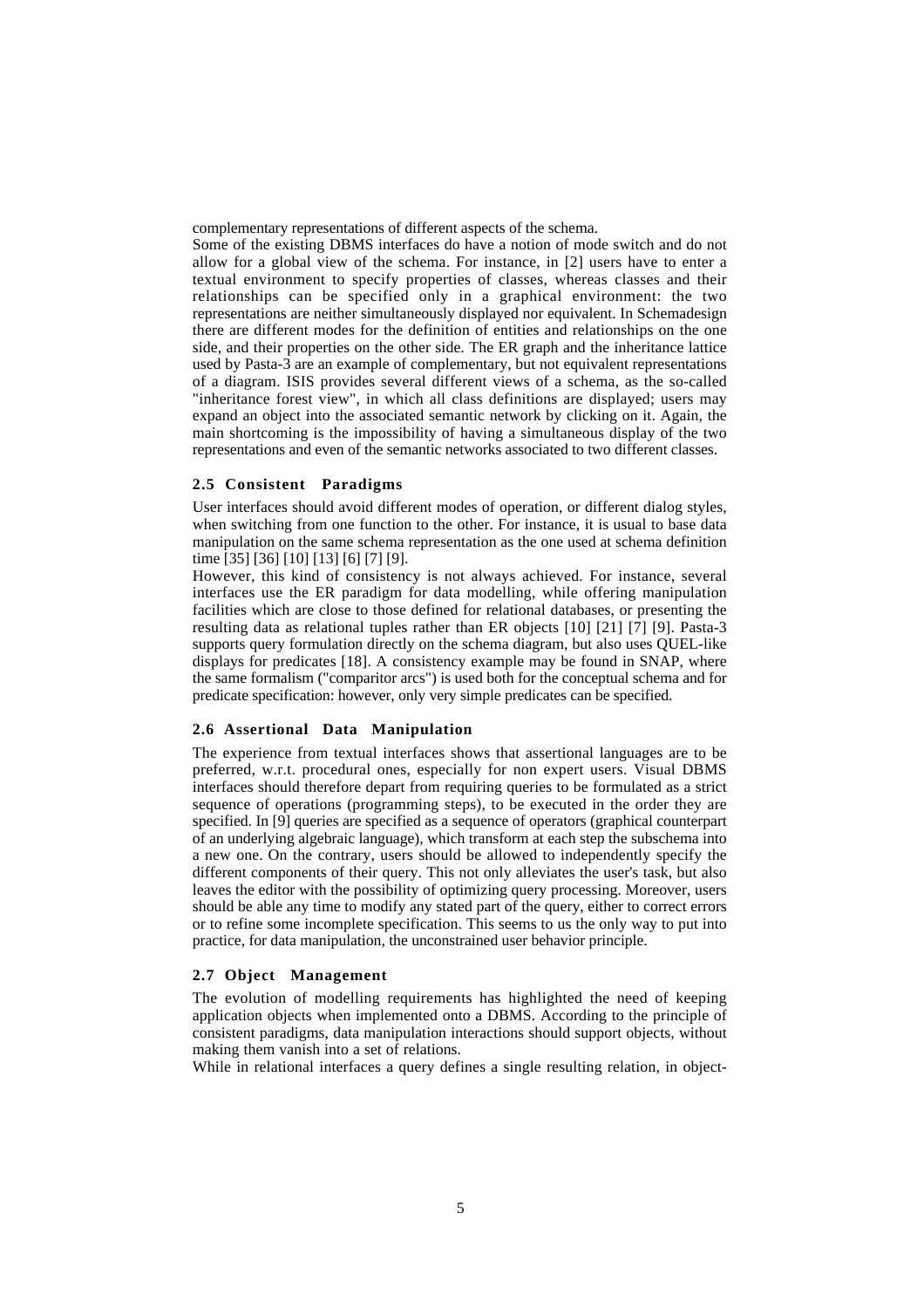based interfaces the resulting object type is an attribute tree showing only value attributes. As reference attributes bear object identities, they have to be replaced in the resulting structure by either an object identifier or the whole value of the referenced object (referenced object are embedded into the referencing one).

In visual database interfaces, the structure of the result is defined by building the socalled *query subschema*, i.e. the desired restriction of the underlying database schema. This subschema can be unambiguously interpreted if it has a hierarchical structure, with no cycles in it. If a cycle is kept, to express recursion, query formulation must explicitly state the path to follow to explore the cycle (linearization of the cycle).

Relational-like visual interfaces can support graphs as final query subschemas, as they produce the result by generating a flat join among all relations in the final graph [9]. Object-based interfaces transform the subschema into a hierarchy by identifying one of the object types in the subschema as the "root" of the query [10]. All other object types in the subschema are accordingly turned into attributes of the root object type. SUPER follows this strategy (with appropriate refinements, as discussed in § 5.2).

## **3. The ERC+ Model**

ERC+ is an object-based extension of the entity-relationship model, specifically designed to support complex objects and object identity. Object types may bear any number of attributes, which may in turn, iteratively, be composed of other attributes. The structure of an object type may thus be regarded as an multiple attribute tree. Attribute complexity and multivaluation express the usual product and set constructs of the object-oriented approach, with the advantage that they may simultaneously apply at the same node. Attributes, entities and relationships may be valued in a multiset (i.e. not excluding duplicates). An object identity is associated to entities and relationships, i.e. different instances may have exactly the same values for their attributes. Two generalization relationships are supported on entities: the classical "isa" and an additional "may-be-a" relationships [32]. The former corresponds to the well-known generalization concept; the latter has the same semantics, but does not require an inclusion dependency between the subtype and the type. A complete discussion of the features of the model may be found elsewhere [33] [32].



**Fig. 1.** A sample ERC+ schema

Figure 1 shows a sample ERC+ diagram; a single continuous line is used to represent a 1:1 link, a single dotted line represents a 0:1 link, a double dotted line represents a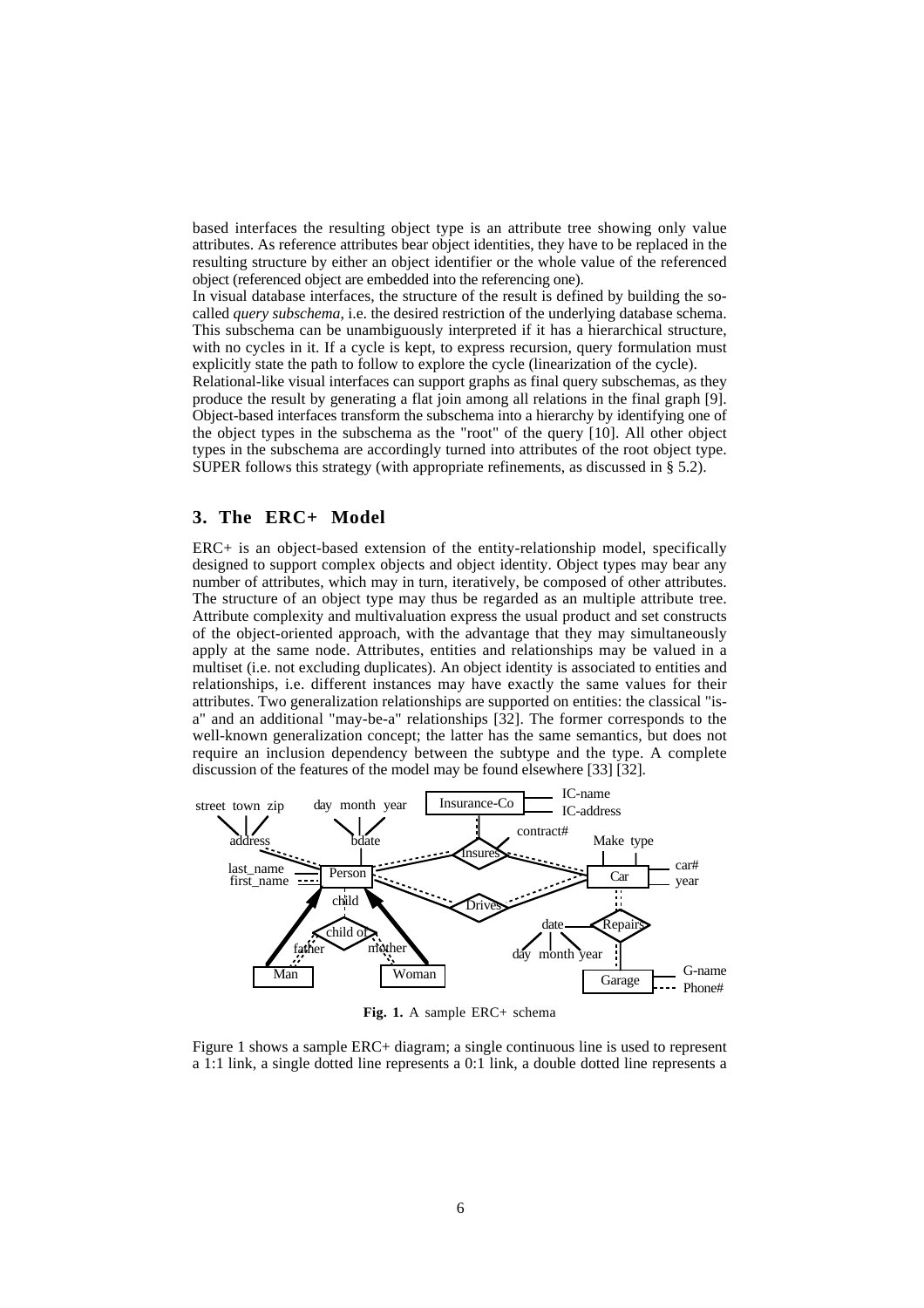0:n link, a double line (once dotted, once continuous) represents a 1:n link. Arrows represent generalizations.

Formal manipulation languages (an algebra and an equivalent calculus [25]) have been defined. The functionalities provided by the algebraic operators include the classical operations of *projection* and *selection* on one entity type and *union* of two entity types.Specific to ERC+ is the *reduction* operator, which allows the elimination of the values of an attribute not satisfying a given predicate. Most important is the relationship-join (*r-join*, in short) operator. If E1, E2, ..., En is the set of entity types linked by a relationship type R, the r-join of E1 with E2, ..., En via R builds a new entity type (and the corresponding population) with the same attributes as E1 plus an additional attribute, named R, whose components are the attributes of R, E2, ..., En. A *spe-join* operator allows the joining of entity types participating into a given generalization.

Every operation results in the creation of a new entity type, with its attributes, relationships and population derived from the operands through specific rules. Operations may thus be combined into expressions of arbitrary complexity.

## **4 Schema Editor**

The schema editor is a visual data definition interface, providing two modes for schema definition. Each mode has a separate display window, identified by the name of the schema being edited and labelled by the corresponding operation mode. Users may work simultaneously on several schemas with different modes. In the *graphical* mode, the designer builds an ERC+ diagram by direct manipulation. The user picks the graphical symbols from a palette and positions them into the workspace provided in the associated window. The symbols in the palette correspond to ERC+ constructs (entity, relationship, link, attribute, generalization). In the *alphanumeric* mode, forms-like representations of ERC+ constructs (called *object boxes*) are provided by the editor for entering data definitions. Different object boxes are shown in figure 2. Standard editing operations are available through pull-down menus. "Schema", "Edit" and "Dictionaries" menus are available in both windows, and provide the same functionalities. The "Schema" menu contains the usual operations for opening, saving, creating a schema. The "Edit" menu offers cut, copy and paste facilities, as well as undo and redo. The "Dictionaries" menu gives access to a global dictionary or any of the specialized dictionaries (entities, relationships, attributes). The "Options" menu in the graphical window contains purely graphical manipulations (changing the layout, rearrange object disposal, etc.) and is therefore specific to this window. Conversely, functionalities for creating a new schema (or modifying an existing one) are provided in the "Creation" menu when in the alphanumeric mode. They are equivalent to the definition of schema elements through the graphical palette.

#### **4.1 Information Display**

Figure 2 shows the schema diagram for a hypothetical application for an Insurance company. Each object in the diagram has been created by first selecting the corresponding graphical symbol in the palette and then clicking in the workspace to position the object. Creating an object displays the corresponding object box (alternatively, it may be displayed using the alphanumeric Creation menu). Newly created objects receive a standard name, which can be changed in the corresponding alphanumeric object box. An object box contains text entry areas (e.g. object's name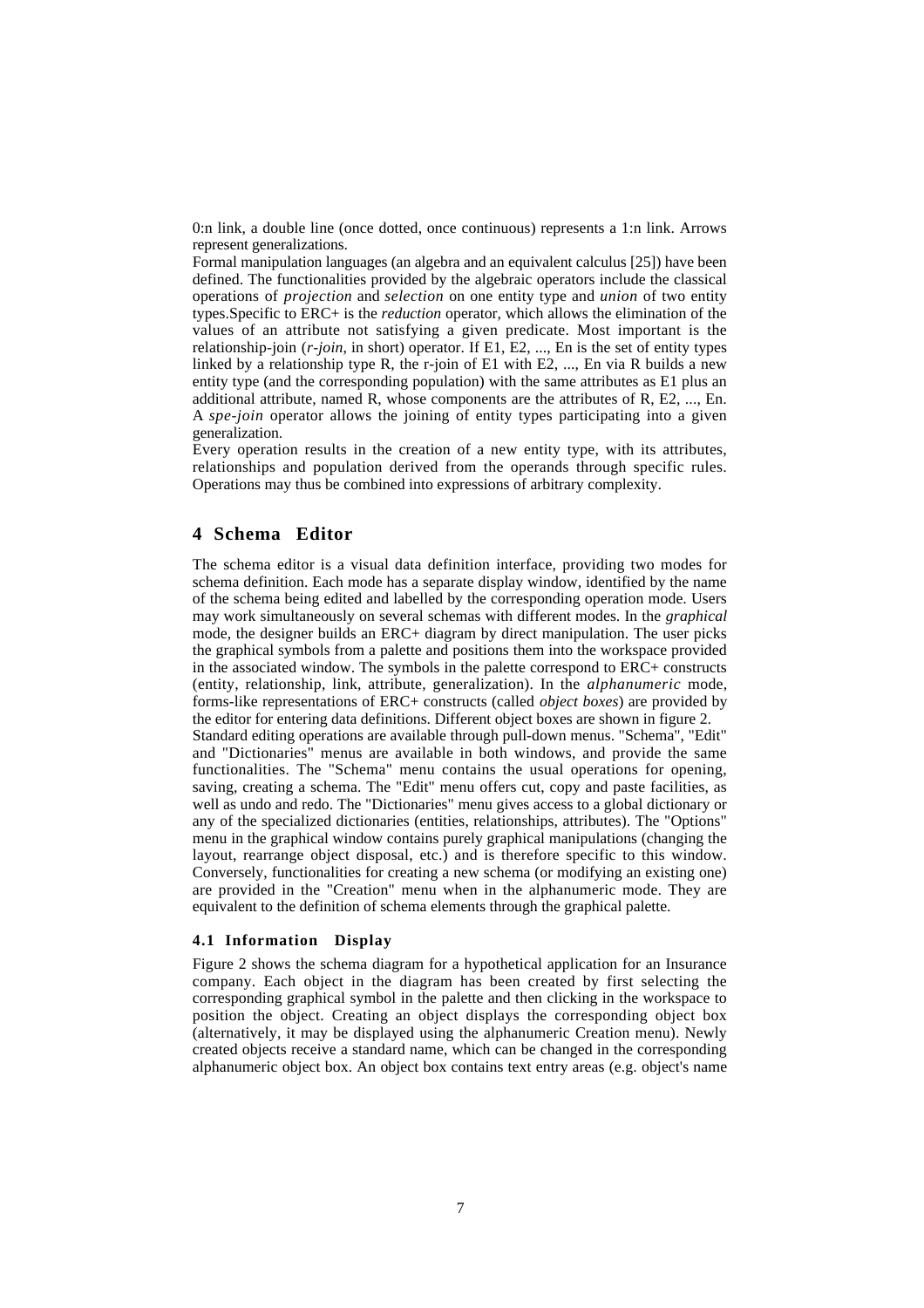and comment), radio buttons for predefined choices (cardinality specification, for instance) and list-bars referring to objects directly attached to the current object. The entity box (Person) in figure 2 shows list-bars for attributes, links and generalizations defined on an entity type. A list-bar for components of a complex attribute is included in the attribute box (address). List-bars have been chosen as a standard technique to link objects. Clicking on a list-bar displays the corresponding scrollable list of attached objects. Two such lists are shown in figure 2, one for links on the Person entity type, one for components of the address attribute.



**Fig. 2.** Screen display showing schema editor windows (after creation of a new attribute, whose default name is att1)

Lists have a standard behavior. They group objects of the same type, attached to the same parent element (the latter is the schema for dictionary lists). Clicking on an object in a list displays its object box. Clicking on the New button in the list box displays an empty object box for adding a new object to the list. Using object boxes,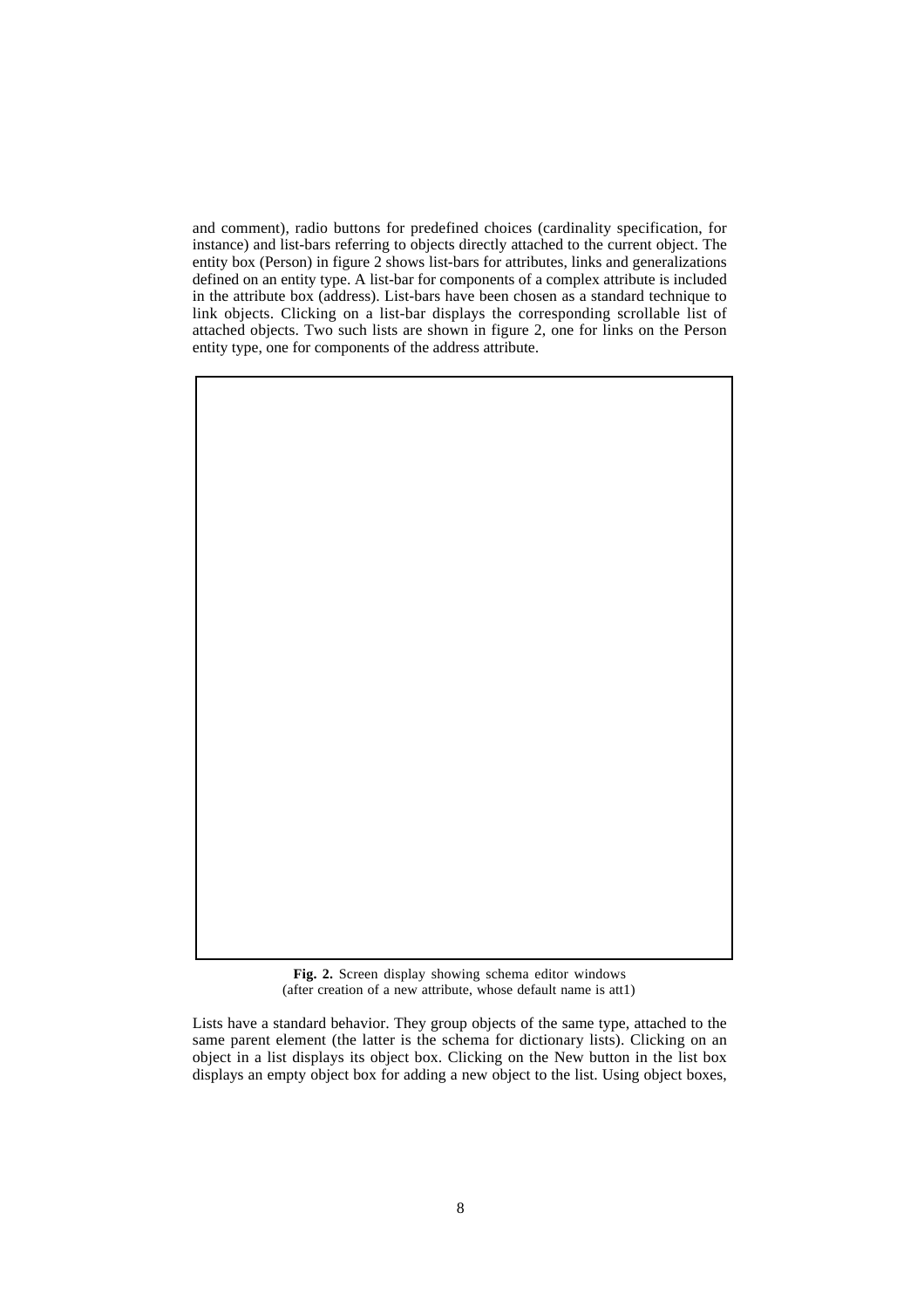list-bars and the attached lists, users may navigate through the schema and add or modify objects as needed. Top-down definition strategies are very easily performed.

ERC+ diagrams are stored with spatial information, so that the diagram may be later displayed as it was at creation time. For schemas defined in the alphanumeric mode, SUPER automatically builds and displays the corresponding diagram. As governing this process is a complex task, our implementation leaves it up to the users to adjust the diagram if they dislike it. For readability, the user may hide attributes.

Flexibility in the schema design process is enhanced by the possibility to leave object definitions incomplete. Users may, for instance, define entity types, and come back later to these objects to attach attributes or add generalizations. Incomplete schema definitions may be saved and reused in another session. At any time, a validation function may be activated to check whether the actual schema definition is consistent with model rules. If inconsistencies or incompleteness are detected, they are reported to the user. However, some model rules have to be permanently enforced (uniqueness of entity names, for instance) in order to avoid ambiguities.

Finally, users may quit the editor any time. When they continue schema editing, their work on the schema is reactivated in exactly the same state as it was at the time of interruption.

### **4.2 Flexibility, Reusability and Backtracking**

Besides the above usual editing functions, SUPER includes the additional facilities of redundancy, reusability and backtracking to make users' task as easy as possible.

Redundancy is intended to provide flexibility. It allows the users to view their schema through two equivalent representations. Accordingly, some functionalities have been implemented redundantly, so that users may access them directly through the representation they are using. For instance, an object may be created graphically, or in several alternative ways in the alphanumeric mode. A new attribute, for instance, can be created either by activating the Creation menu, or clicking on the New button in the attribute list attached to its parent object. Whichever way is used, it will result in displaying an attribute creation box, where users will enter the attribute definition.

This kind of flexibility is sometimes criticized as being confusing for users. We believe it might indeed be confusing if the alternatives appear within a single context, with users not having a criteria to choose from. On the contrary, if the alternatives are provided along different paths, it avoids the burden of explicitly moving from the context they are in to the context which provides the desired function.

Reusability allows the users to reuse definitions of objects in the current schema or in another schema. *Cut*, *copy* and *paste* operations may be used to move an object, delete it, or create a similar object elsewhere. The object here may be a single object (an entity type, ...), or a collection of objects (a set of attributes may be copied from various existing objects and in one shot attached to an entity type), or a subschema (a set of interrelated objects obeying some given model constraints: for instance, no isolated attributes, links and generalizations must be with their source and target objects). A *duplicate* operation is provided. It creates an object identical to the original one and bearing the same connections.

Finally, backtracking is supported through *undo* and *redo* operations. This allows the users to recover from erroneous actions and restore the previous state. Typically, if a user clicks on a Cancel button instead of the nearby OK button, all actions performed on the object would be lost. By undoing the erroneous click, he/she will get a second chance.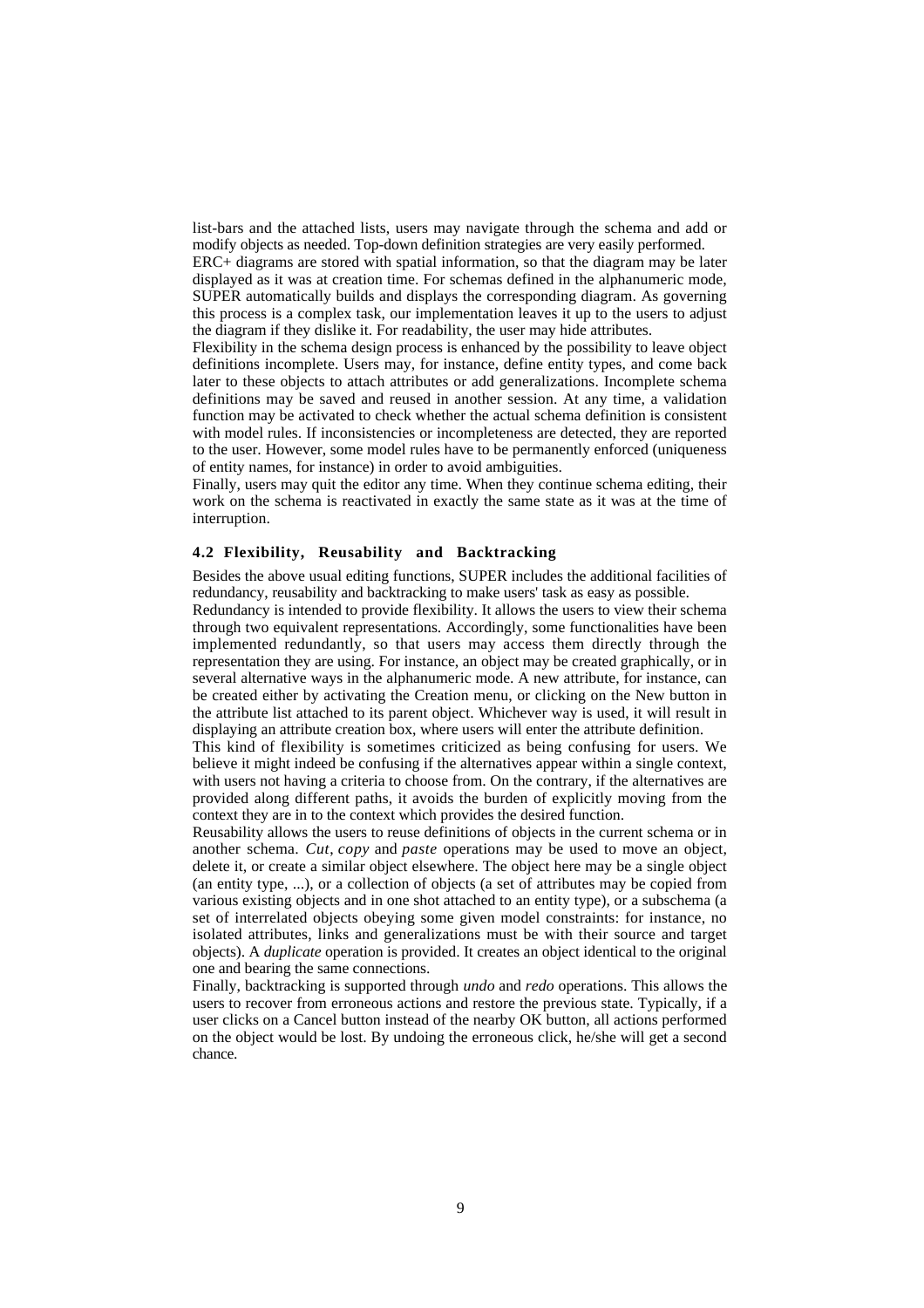### **4.3 Browsing**

The current version of SUPER supports schema browsing. Users may scroll the schema diagram to display the desired part of it. The alphanumeric mode allows schema browsing by navigation from one object to another through existing connections in between. This navigation may use object boxes (as shown in figure 2) to allow user to see all informations about the objects on the path. A similar navigation may also be performed using a simultaneous display of the various dictionary lists. For instance, the selection of an entity type in the entity types list will automatically display its attributes, relationships and generalizations or specializations, if any, in the corresponding list. However, the only information users get in such a navigation are the names of the objects. To know more about a specific object, users have to click on its entry in the appropriate list, to activate its object box (the information contained in the object box is then only available for inspection, to prevent conflict between different actions on the same object).

## **5 Query Editor**

This section discusses the features concerning query formulation in the SUPER environment. For more details about the query editor, see [4]. The steps which compose this process are the following:

- *Selecting the query subschema*: the portion relevant to the query is extracted from the database schema.
- *Creating the query structure*: the subschema is transformed into a hierarchical structure (as discussed in § 2.7).
- *Specifying predicates*: predicates are stated on database occurrences, so that only relevant data is selected.
- *Formatting the output*: the editor is provided with data items to be included into the structure of the result;
- *Displaying resulting data*.

The whole process may be rather complex, and therefore difficult to master for novice users. As these users are the main target of visual interfaces, we believe that visual query languages should take advantage of the above multistep structure. Indeed, clear separation between the steps alleviates users' mental load and improves the chances of correct formulation. The sequence of steps is logically meaningful: for instance, predicates cannot be defined before the query subschema is determined. Users can any time modify any stated part of the query to correct or refine the current formulation.

SUPER implements step separation, by using the following specific windows for the different steps:

- the *database schema* (DBS) window is a read-only window used to display the diagram corresponding to a schema (figure 3);
- the *working schema* (WS) window displays the subschema, extracted by the user, relevant for a query (figure 5);
- the *selection window* (SW) displays the structure of the resulting entity type, and it is used for expressing predicates and the attributes to be kept in the result (figure 6);
- the *result window* (RW) displays the set of resulting occurrences (figure 8).

### **5.1 Selecting the Query Subschema**

This step configures the schema to contain only those objects which are involved in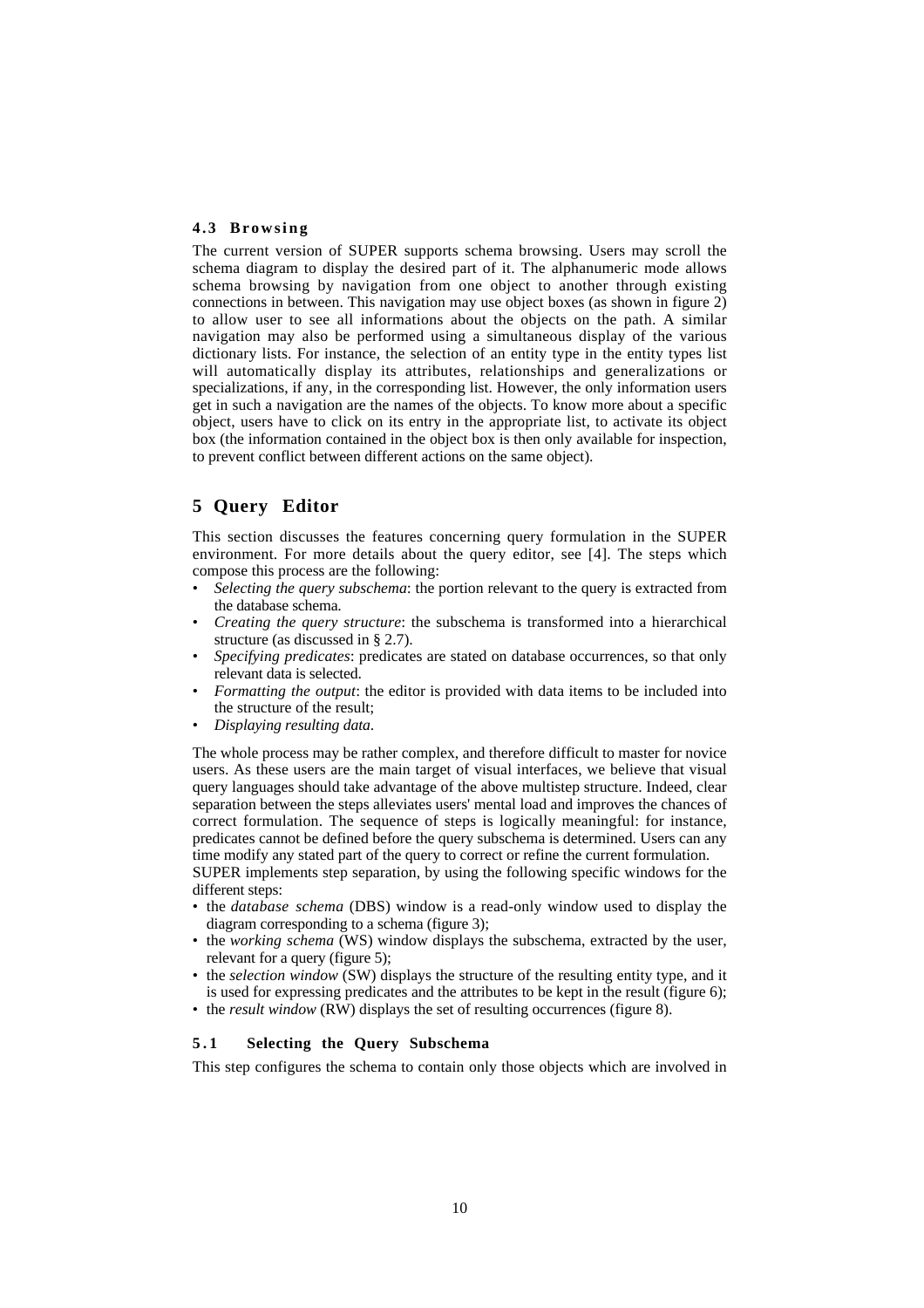the query (equivalent to an "open subschema ..." command in textual languages). The DBS window is used to extract the query subschema through a sequence of "point and click" specifications. To speed up this process, the semantics of the clicks can be tailored either as "keep" or as "delete" the designated object. Implicit designation is sometimes used: gql/ER [36], for instance, automatically adds to the query subschema the path in between two selected objects (in case of multiple paths, the "most likely" one is chosen). QBD [7] uses a similar technique, which can be refined with additional constraints (on the length of the path, for instance). It also allows predicates on attribute names to select all entity types with such attributes.

In SUPER, the "point and click" specifications copy objects in the WS window. The user can choose between a traditional *Copy-Paste* mode (objects are copied without relating them to objects already in the WS) and an *Expand* mode, where objects are copied and connected to a start entity type previously selected in the WS window.

Some automatic selection is embedded in SUPER. If the user clicks on a role, the complete relationship type is transferred in the WS. If the relationship is binary, the start entity type changes to the new one. Clicking on a distant object is possible if there is a smallest path to the object. For instance, the user cannot click on a relationship which has two roles leading to the start entity type.

#### **5.2 Restructuring the Query Subschema**

Once a query subschema is defined, proper query formulation may start. However, some interfaces introduce an additional step, to transform the subschema into a specific pattern. In [10] the query subschema is transformed into a hierarchical structure. The root of the hierarchy is selected by user. [21] follows the same approach, but the transformation is complemented with a generation of nested forms, visualizing the hierarchical structure. QBD provides a query-like transformation language for schema modification*.*

In SUPER, graphical data manipulations are based on the underlying ERC+ algebra. The result of a query is a syntactical tree whose root is an entity with constraints expressed as predicates. In [4] we discuss the use of tree representation of queries.

In our editor, the user identifies the root of a query hierarchy. A graph in a tree is transformed by first removing cycles. The removal of cycles could not be an automatic process as there are many interpretations of the cycle itself.

In the SUPER query editor, the user can break cycles by removing some vertices or some nodes of the graph or by disconnecting some links. *Disconnection* means that the designated link is detached from the linked entity type and attached to a (newly automatically created) copy of that entity type.

Another facility, *pruning*, is used to remove objects (attributes, entity types, ...) which are not used in the query, i.e.appearing neither in the format of the result nor in a predicate. There are some additional facilities like the product to create an artificial link between two entities.

#### **5.3 Specifying the Predicates**

Once the user has created a correct query structure, the corresponding hierarchy is displayed in the SW as a single entity type with all other informations as attributes. Appropriate modifications, if needed, can be made in the SW; otherwise, the user will proceed with the specification of predicates.

Predicates against complex objects may be rather clumsy. For the simplest ones (comparison of a monovalued attribute with a constant) a graphical counterpart may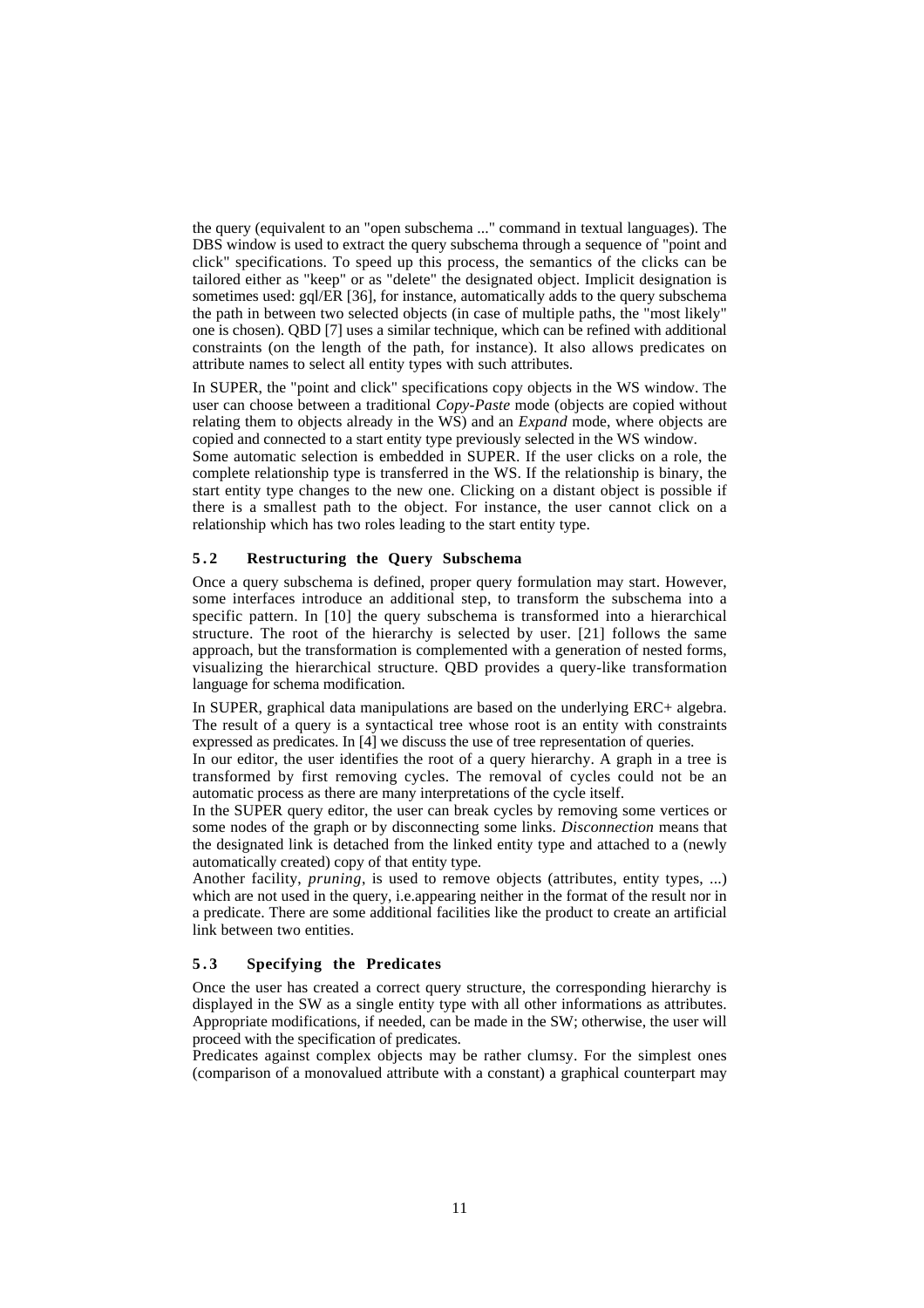easily be defined. A simple specification technique is to click on the attribute, select a comparison operator from a menu, and finally type the value or choose one from a list. For complex predicates (involving several quantifiers, for instance), there might be no simple way to express it graphically. Menus are sometimes used for syntactic editing of predicates ([10] or ISIS [13]). In gql/ER, QBE-like forms are used to specify conditions on the selected nodes. Only a few interfaces use a graphical formalism for expressing predicates (see, for instance, Pasta-3 [18] or SNAP [6]).

In this paper we focus on functionalities, instead of discussing the best graphical solution for predicate specification. A predicate is any logical expression involving attributes of the entity type resulting from the previous step. The predicate implements the selection operator if it is attached to the root or the reduction operator if it is attached to an attribute. The domain of a predicate is the set of quantified variables.

Predicates are expressed by using a *predicate box* associated to the root of the hierarchy. Subpredicates are automatically generated when the user designates the attributes involved in the predicate. By default (as in Pasta-3), the equality operator is used for clauses and the existential quantifier is assumed for multivalued attributes. Every attribute which appears several times in one or several predicates is duplicated as many times in the SW. This is the graphical counterpart of the use of variables in textual languages.

Evaluation of the predicates can be done in any order. Each intermediate step usually builds a potential query that can be interpreted (a syntactic validation) and executed (a semantic validation on an existing database) in the fourth window.

### **5.4 Formatting the Output**

By default, the SW defines the structure of the resulting entity type. However, the users may wish to discard some of the attributes, kept up to now only because of some predicate to be defined on them. The SW has to provide for a "hide" (or, conversely, "show") operation, to define which attributes are to be discarded (or kept in). The hiding (or the showing) of a complex attribute also hides (or shows) all its component attributes.

#### **5.5 Displaying Resulting Data**

The last phase is the display of instances representing the result of the query. SUPER displays resulting entities according to their hierarchical structure, into a nested tabular form (NT mode) or into an entities browser form (EB mode). Users can choose between the two kinds of presentation through a switch mode radio button.

Relational interfaces display occurrences in a tabular form. SNAP provides the user with the choice between the tabular format and a NF<sup>2</sup> format, where occurrences are arranged into "buckets". [21] uses the nested forms representation to display the results of data browsing. GUIDE [35] and VGQF [23] allow the user to choose among different formats. In OdeView [1] complex objects can be displayed through a text or picture representation; the user can click on buttons to display all related objects.

### **5.7 Additional Facilities**

Additional functionalities supported by SUPER allow to store queries for later reuse or modification, as well as evaluation of partial queries. The latter is useful for query debugging. Suppose the user is confronted with a result different from what was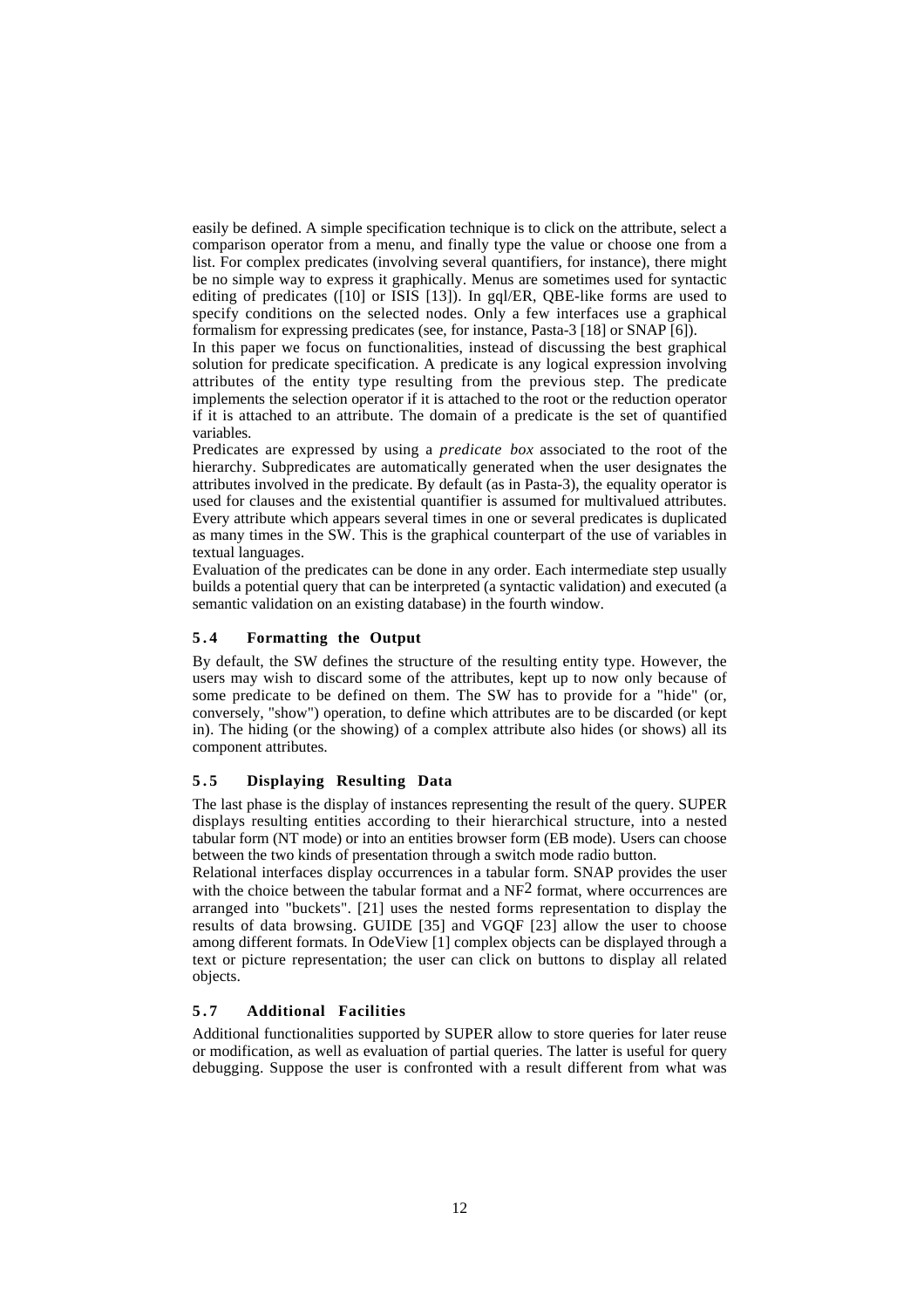expected, without recognizing what is the problem within the formulation. The query can be broken into two or more separate queries by disconnecting some links. Independent evaluation of the subqueries can be performed to identify what changes have to be made. After this refinement, the original, corrected query can easily be rebuilt by unification of the duplicated entity types created by the previous disconnection.

### **5.8 A Sample Query**

This section illustrates the process of query formulation in SUPER. Let us assume the user wants to formulate the following query:

#### *Select name and address of people who insure a 1984 Ford*

on the schema of figure 1. The corresponding diagram will be displayed in the DBS window. The corresponding diagram will be displayed in the database window. The user begins by picking the relationship type Insures, that will be copied into the WS window, together with the linked entity types (Person, Insurance-Co and Car) and all their attributes (figure 3).



**Fig. 3.** Query editor windows showing query subschema definition

Next, assume the user designates Person as the root of the hierarchy. Figure 4 shows the contents of the selection window.



**Fig. 4.** Resulting hierarchical structure, showing the root as an empty box

The resulting structure contains many attributes the user is not interested in. Consequently, he/she will return to the WS window and prune unnecessary objects.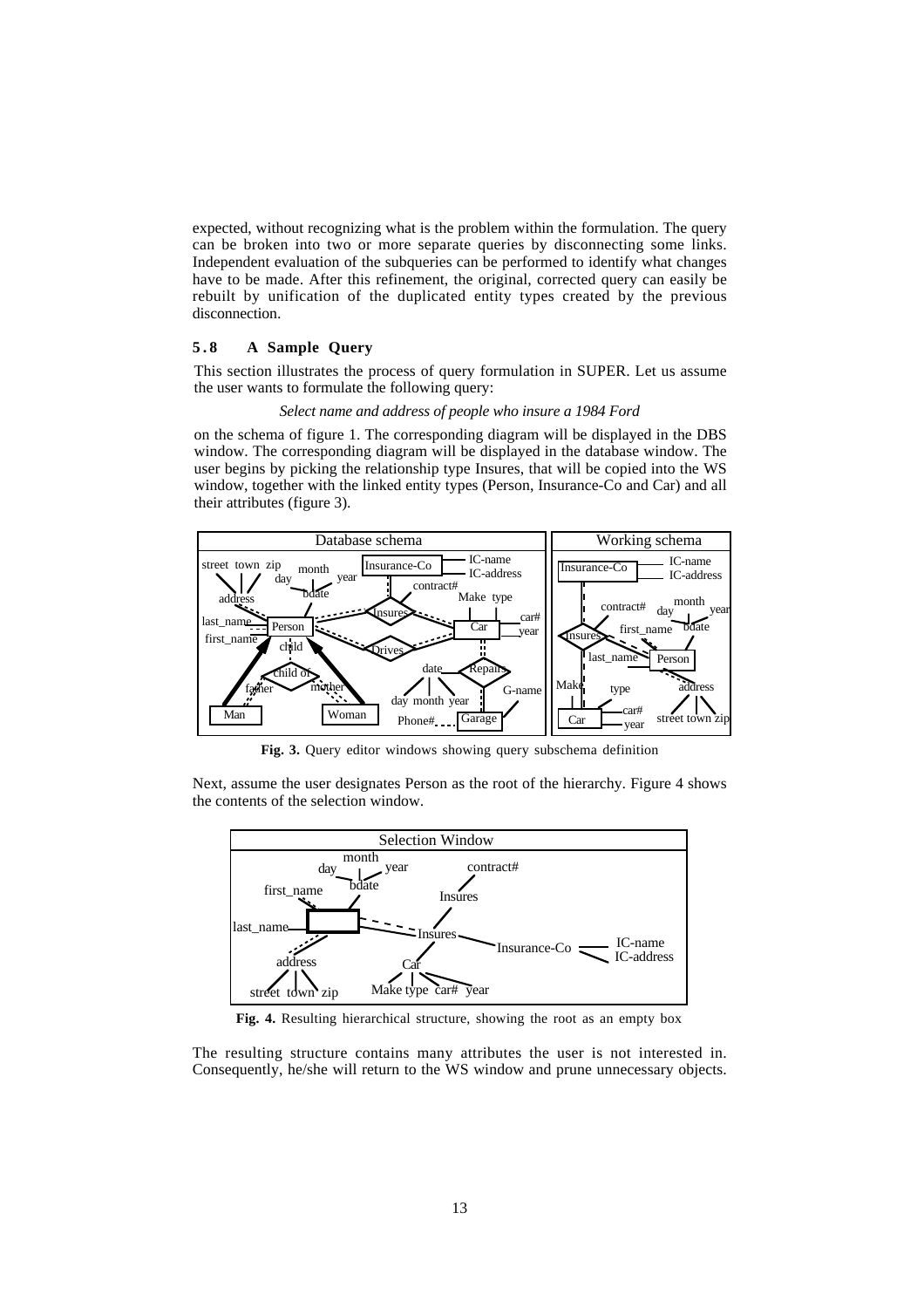The attributes name and address of Person are needed for result display, while Make and year of entity Car will be used for predicate specification. Pruning will change the contents of windows, as shown in figure 5.



**Fig. 5.** The updated query subschema and corresponding hierarchical structure

The definition of a predicate is made through a predicate box, displayed in the SW. The user designates the attributes (Make and year) involved in the predicate. As the Insures attribute (to which Make belongs) is multivalued, a modifiable "exist Insures" clause is automatically generated (figure 6).



**Fig. 6.** SW after designation of Make **Fig. 7.** Final state of the SW

While designating the second attribute (year) the user also has to specify the logical connector between the two predicates. The specification is completed by entering the appropriate values: Ford for Make and 1984 for year (figure 7).The query is ready for evaluation (figure 8).

| <b>Result Window</b>                         | <b>Result Window</b> |                                            |          |                      |  |
|----------------------------------------------|----------------------|--------------------------------------------|----------|----------------------|--|
|                                              | address              |                                            |          | m                    |  |
|                                              | last name            | street                                     | town     | zıp                  |  |
| last name<br>address                         | Deneuve              | Regent St                                  | London   | GB-1001              |  |
| <b>Deneuve</b>                               |                      | Taft Ave.                                  | Loveland | CO-80535             |  |
| 2ip<br>street<br>town                        | Hey                  | 74 Burnet Rdl Austin<br><b>Taylor Hall</b> | Austin   | TX 78750<br>TX 78712 |  |
| <b>GB-1001</b><br><b>Regent St</b><br>London |                      | Yamayotol 6 Kagusha                        | Fukuoka  | JP-816               |  |

**Fig. 8.** Result of the evaluated query in the entities browser and the nested tabular form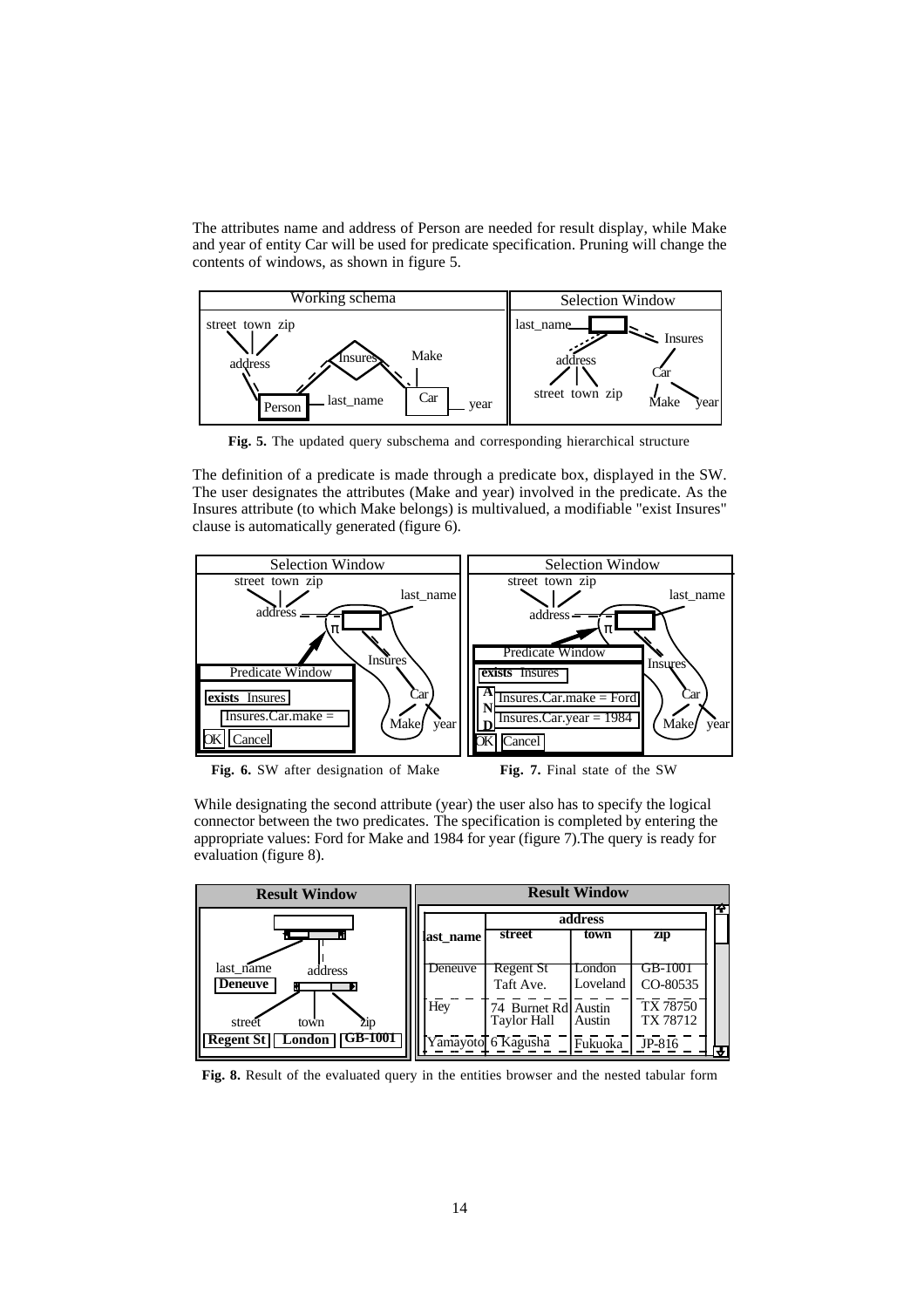## **6 Conclusion**

Development of good and powerful visual interfaces is a major current challenge for database system designers. Despite an important investment of research efforts in the general domain of user interfaces, database users are still confronted with textual languages for their interaction with a DBMS. Most of the tools available on the marketplace are limited to data definition facilities. For graphical data manipulation, a few prototypes have been developed to support modern, object-based modelling approaches. However, they do not seem to consistently support all of the desired functionalities. For these reasons we believe more research and experiments are needed to fulfill the goals attached to visual interfaces.

The development of the SUPER environment is intended as a contribution in this direction. Our aim is to use well specified paradigms, consistently over all the phases related to database operation. This includes, of course, data definition and data manipulation, but also considers database design activities, with a particular emphasis on view definition and view integration.

Visual interaction in SUPER environment is based on direct manipulation of objects and functions, providing users with maximum flexibility during schema definition as well as query formulation. Graphical interactions are easy to manage, and take advantage of the support of a simple but powerful modelling paradigm. Visual data manipulation is assertional and object-based. The environment offers multiple interaction styles, well-suited for various categories of users.

The schema editor has been implemented in C++, in a UNIX environment (Sun workstations), complemented with the user interface InterViews [22]. The SUPER environment implementation is based on a toolbox approach. This approach is discussed in [3]. The query editor is currently being implemented. For more details about the architecture of the SUPER environment, see [5].

The next step concerns the specification of a view definition graphical facility. Its first goal will be to allow users to define views over an existing schema. Secondly, we intend to develop a similar tool for definition of views in the initial phase of database design, as a formal way to express user requirements. These views will be used as input to an integration tool, which will automatically perform their integration according to explicitly defined interview correspondences [34]. Finally, more tools will be specified to cover the other phases of the database design process.

### **Acknowledgments**

The authors are indebted to Prof. Bharat Bhargava and Prof. Kokou Yétongnon for many useful suggestions to previous versions of this paper. They also want to express their gratitude to Claude Vanneste and Bull France for their cooperation in the ergonomics of SUPER editors.

#### **References**

- [1] R. Agrawal, N. H. Gehani, J. Srinivasan: "OdeView: The Graphical Interface to Ode", in *Proc. of ACM SIGMOD '90, Int'l Conf. on Management of Data*, pp. 34-43, Atlantic City, 1990
- [2] A. Albano, L. Alfò, S. Coluccini, R. Orsini: "An Overview of Sidereus, a Graphical Database Schema Editor for Galileo", in *Advances in Database*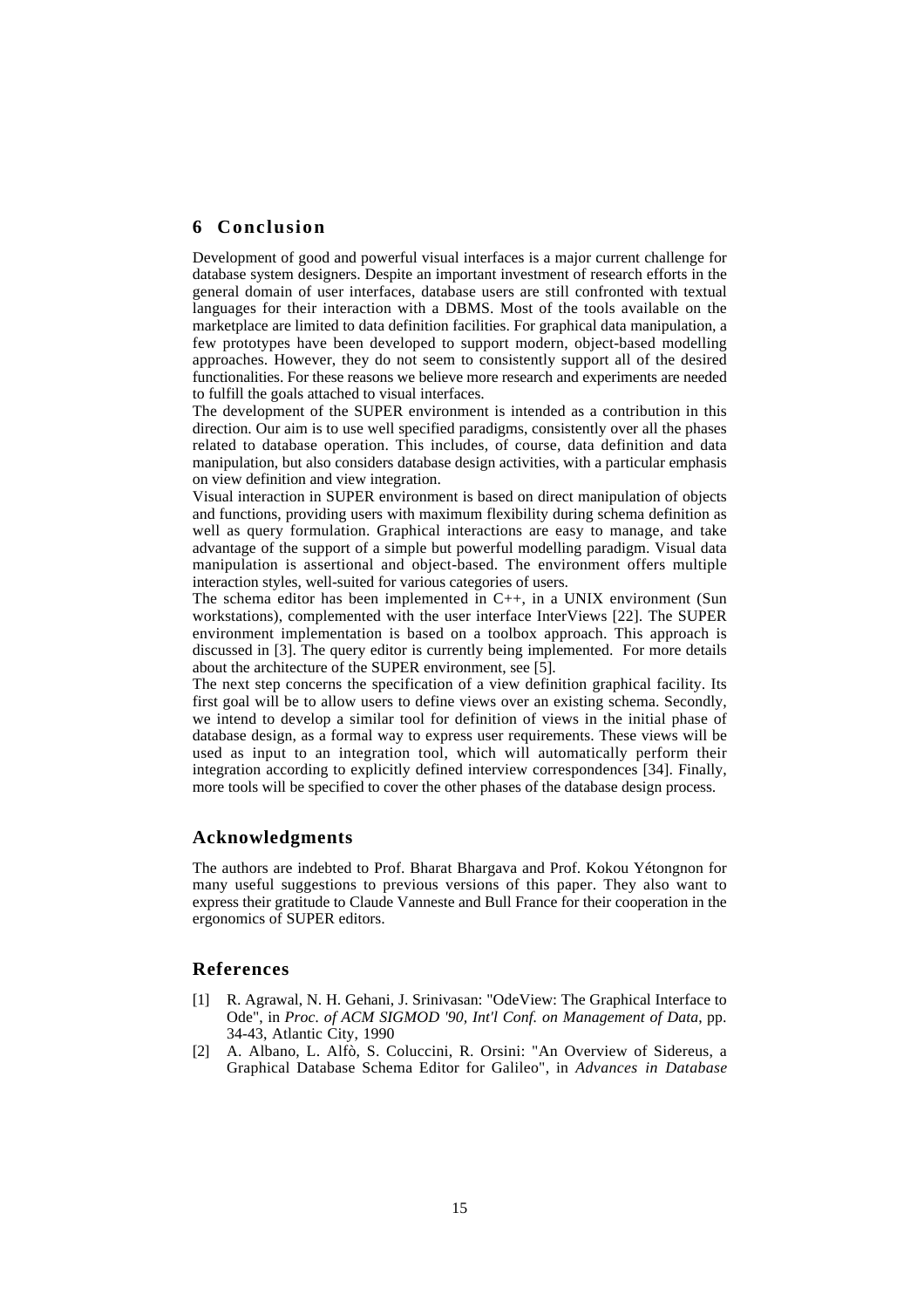*Technology - EDBT '88*, J. W. Schmidt, S. Ceri, M. Missikof eds., Springer-Verlag, pp. 567-571, 1988

- [3] A. Auddino, E. Amiel, B. Bhargava: "Experiences with SUPER, a Database Visual Environment", in *Proc. of the 2nd Int'l Conf. on Database and Expert Systems Applications - DEXA '91*, pp. 172-178, Berlin, 1991
- [4] A. Auddino, Y. Dennebouy, Y. Dupont, E. Fontana, S. Spaccapietra, Z. Tari: "SUPER: A Comprehensive Approach to Database Visual Interfaces", in *Proc. of IFIP WG 2.6 2nd Working Conf. on Visual Database Interfaces*, pp. 359- 374, Budapest, 1991
- [5] A. Auddino, E. Amiel, Y. Dennebouy, Y. Dupont, E. Fontana, S. Spaccapietra, Z. Tari: "Database Visual Environments based on Advanced Data Models", in *Proc. of the Int'l Workshop on Visual Interfaces - AVI '92*, pp.., Rome, 1992
- [6] D. Bryce, R. Hull: "SNAP, a Graphics-Based Schema Manager", in *Proc. of the 2nd IEEE Int'l Conf. on Data Engineering*, pp. 151-164, Los Angeles, 1986
- [7] T. Catarci, G. Santucci: "Query by Diagram: A Graphic Query System", in *Proceedings of the 7th Int'l Conf. on Entity-Relationship Approach*, pp. 157- 174, Rome, 1988
- [8] E. Chan, F. Lochovsky: "A Graphical Database Design Aid Using the Entity-Relationship Model", in *Entity-Relationship Approach to Systems Analysis and Design*, North-Holland, pp. 259-310, 1980
- [9] B. Czejdo, R. Elmasri, D. W. Embley, M. Rusinkiewicz: "A Graphical Data Manipulation Language for an Extended Entity-Relationship Model", *IEEE Computer*, Vol. 23, No. 3, pp. 26-36, March 1990
- [10] R. A. Elmasri, J. A. Larson: "A Graphical Query Facility for ER Databases", in *Entity-Relationship Approach - The Use of ER Concept in Knowledge Representation*, P. P. Chen ed., North-Holland, 1985, pp. 236-245
- [11] D. H. Fishman et al.: "Iris: An Object-Oriented Database System", *ACM Transactions on Office Information Systems*, Vol. 5, No. 1, pp. 48-69, January 1987
- [12] C. Frasson, M. Er-radi: "Principles of an Icons-Based Command Language", in *Proc. of ACM SIGMOD '86, Int'l Conf. on Management of Data*, pp. 147-151, Washington, 1986
- [13] K. J. Goldman, S. A. Goldman, P. C. Kanellakis, S. B. Zdonik: "ISIS, Interface for a Semantic Information System", in *Proc. of ACM SIGMOD '85, Int'l Conf. on Management of Data*, pp. 328-342, Austin, 1985
- [14] I. P. Groette, E. G. Nilsson: "SICON, an Iconic Presentation Module for an E-R Database", in *Proc. of the 7th Int'l Conf. on Entity-Relationship Approach*, pp. 137-155, Rome, 1988
- [15] C. F. Herot: "Spatial Management of Data", *ACM Transactions on Database Systems*, Vol. 5, No. 4, pp. 493-514, December 1980
- [16] R. King, S. Melville: "SKI: A Semantics-Knowledgeable Interface", in *Proc. of the 10th Int'l Conf. on Very Large Databases*, pp. 30-33, Singapore, 1984
- [17] R. King, M. Novak: "FaceKit: A Database Interface Design Toolkit", in *Proc. of the 15th Int'l Conf. on Very Large Data Bases*, pp. 115-123, Amsterdam, 1989
- [18] M. Kuntz, R. Melchert: "Pasta-3's Graphical Query Language: Direct Manipulation, Cooperative Queries, Full Expressive Power", in *Proc. of the 15th Int'l Conf. on Very Large Data Bases*, pp. 97-105, Amsterdam, 1989
- [19] M. Kuntz, R. Melchert: "Ergonomic Schema Design and Browsing with More Semantics in the Pasta-3 Interface for E-R DBMSs", in *Entity-Relationship*